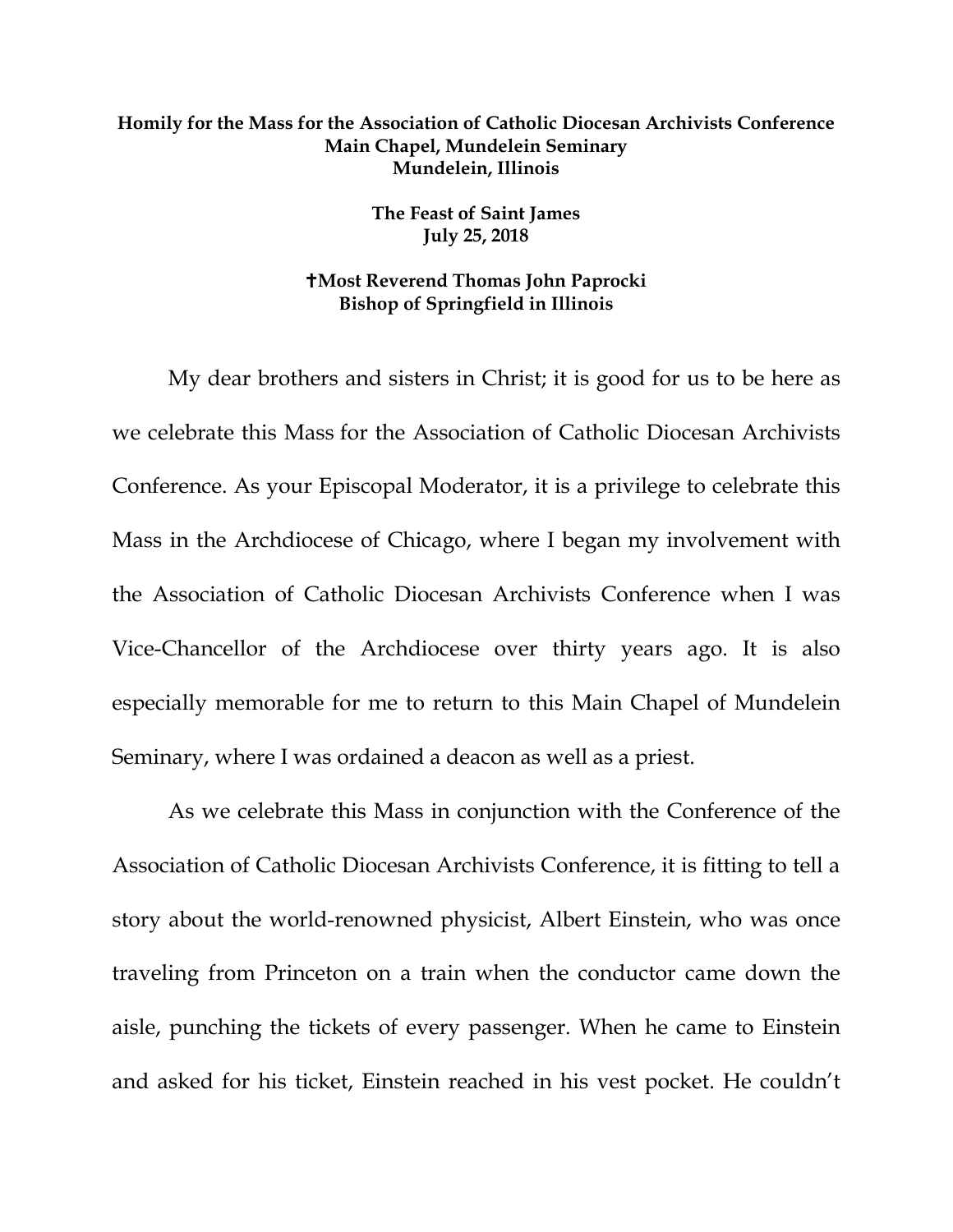find his ticket, so he reached in his trouser pockets. It wasn't there. He looked in his briefcase but couldn't find it. Then he looked in the seat beside him. He still could not find it.

The conductor said, "Dr. Einstein, I know who you are. I'm sure you bought a ticket. Don't worry about it." Einstein nodded appreciatively. The conductor continued down the aisle punching tickets. As he was ready to move to the next car, he turned around and saw the great physicist down on his hands and knees looking under his seat for his ticket.

The conductor rushed back and said, "Dr. Einstein, Dr. Einstein, don't worry, I know who you are; no problem. You don't need a ticket. I'm sure you bought one." Einstein looked at him and said, "Young man, I too, know who I am. What I don't know is where I'm going.["1](#page-2-0)

Perhaps you can relate to Einstein metaphorically, in that you cannot find your ticket and you have no idea where you are going in life. Or perhaps you could take this story one step further: perhaps you are not even sure who you are in relation to others and to the world.

Knowing who we are and where we are going is integrally linked to one of our deepest needs: the need to belong. We need to know where we belong, that is, we need somewhere where we feel accepted, included,

2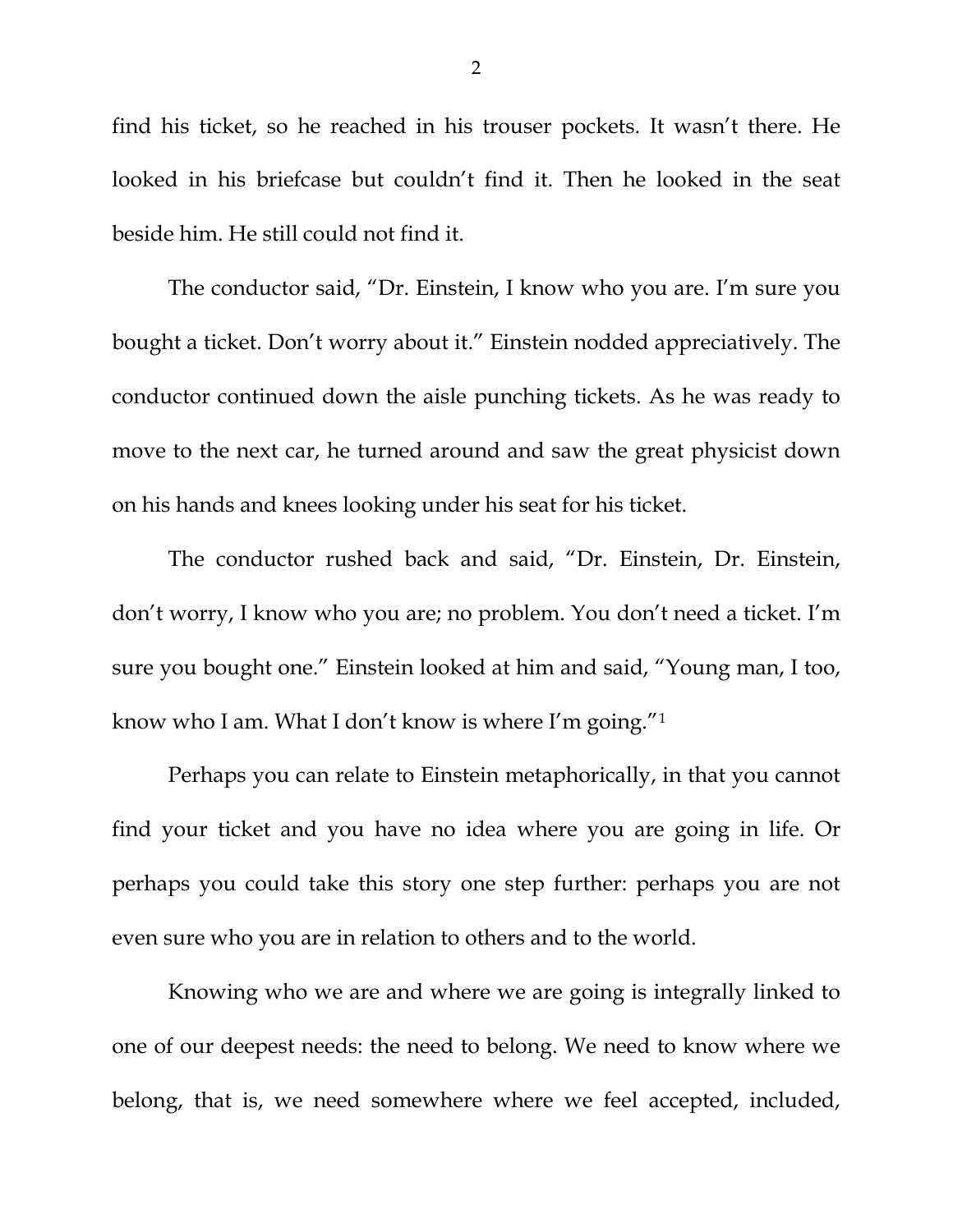wanted; somewhere where we fit in; somewhere where we know we are not alone. The need to belong is so much more than just a part of Abraham Maslow's well-known *Hierarchy of Needs*, it is at the core of who we are as human beings.

In fact, people often go to great lengths in order to belong: joining various organizations, participating in team sports, being involved in book clubs and other groups that focus on common interests. While all of these are good things, at times we seem to forget that it is not so much about where we belong; the most important thing is to whom we belong, and that is our Lord. If we take this to heart and allow it to shape who we are as Christian disciples, when we realize that we belong to Christ and He loves us more than we can even begin to comprehend, we must inevitably share that conviction with others whom we encounter in our lives.

<span id="page-2-0"></span>The saints, people who knew what it meant to share the love of Christ with those around them, give us an example of how we must live so as to one day be saints as well. Today we celebrate the feast day of one of our Lord's twelve apostles, Saint James the Greater. We can be grateful that we know something about Saint James thanks to the evangelists who wrote about him, his brother John and the other disciples.